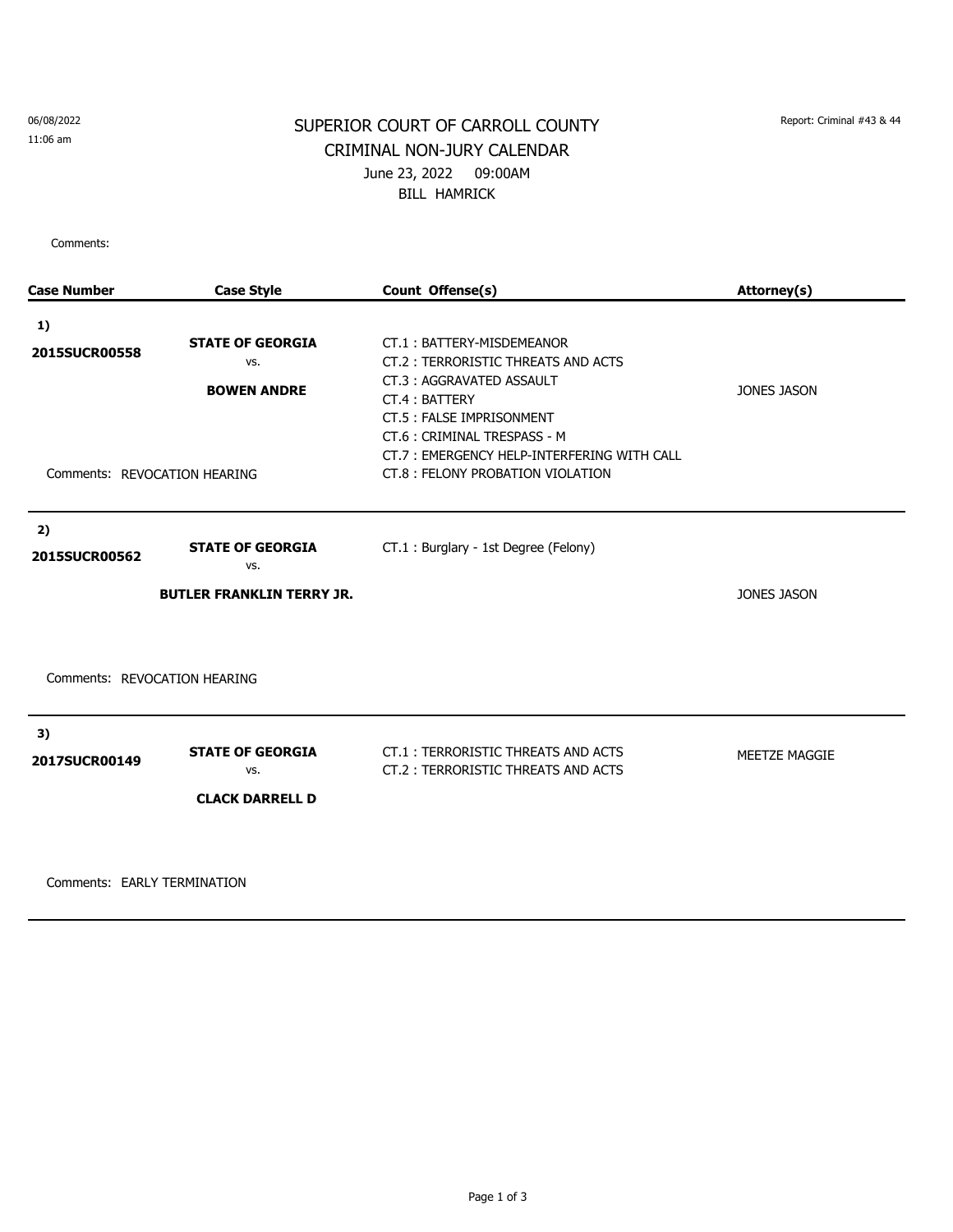## 06/08/2022

11:06 am

## SUPERIOR COURT OF CARROLL COUNTY Report: Criminal #43 & 44 CRIMINAL NON-JURY CALENDAR June 23, 2022 09:00AM BILL HAMRICK

Comments:

| <b>Case Number</b>  | <b>Case Style</b>                                               | Count Offense(s)                                                                                                                                                                                | Attorney(s)              |
|---------------------|-----------------------------------------------------------------|-------------------------------------------------------------------------------------------------------------------------------------------------------------------------------------------------|--------------------------|
| 4)<br>2018SUCR00409 | <b>STATE OF GEORGIA</b><br>VS.<br><b>MORGAN JASMINE LYNETTE</b> | CT.1: POSSESSION OF COCAINE<br>CT.2: POSSESSION OF METHAMPHETAMINE<br>CT.3: PURCHASE, POSSESSION, MANUFACTURE,<br>DISTRIBUTION, OR SALE OF MARIJUANA<br>CT.4: POSSESSION OF DRUG RELATED OBJECT | <b>JONES JASON</b>       |
| 5)<br>2018SUCR00902 | <b>STATE OF GEORGIA</b><br>VS.<br><b>FREEMAN STEVEN ALLEN</b>   | CT.1: BURGLARY - 2ND DEGREE (FELONY)<br>CT.2: BURGLARY - 1ST DEGREE (FELONY)                                                                                                                    | <b>DONALDSON DARRELL</b> |
| 6)<br>2018SUCR00904 | <b>STATE OF GEORGIA</b><br>VS.<br><b>GOODWIN SHANICE NICOLE</b> | CT.1: INTERFERENCE WITH GOVERNMENT<br>PROPERTY - FELONY<br>CT.2: WILLFUL OBSTRUCTION OF LAW<br>ENFORCEMENT OFFICERS BY USE OF THREATS OR<br><b>VIOLENCE - FELONY</b>                            | <b>KEEGAN CHRIS</b>      |

Comments: VOP